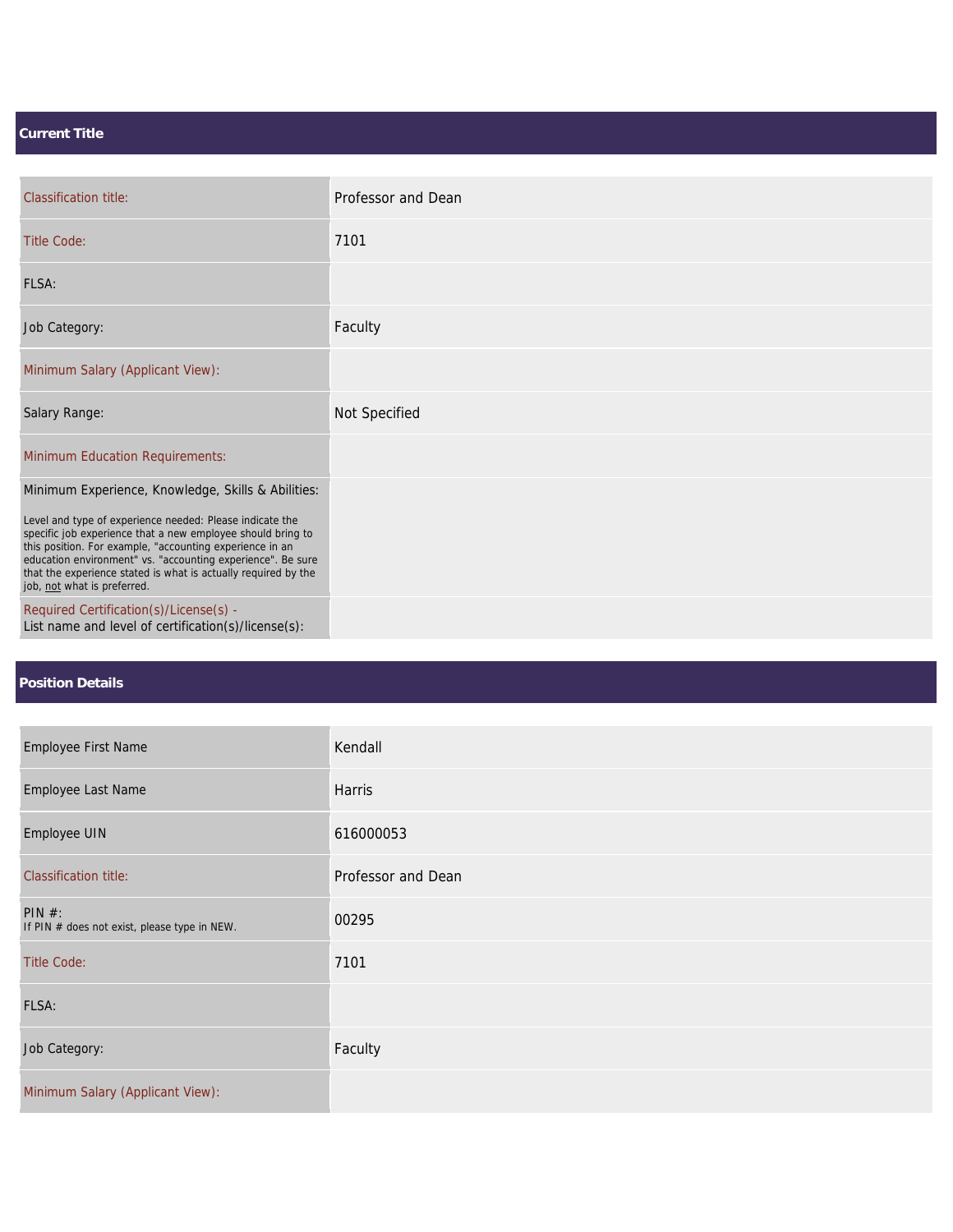| Salary Range:                                                                                                                                                                                                                                                                                                                                       | Not Specified                                                                                                                                                     |
|-----------------------------------------------------------------------------------------------------------------------------------------------------------------------------------------------------------------------------------------------------------------------------------------------------------------------------------------------------|-------------------------------------------------------------------------------------------------------------------------------------------------------------------|
| College/Division or Department:                                                                                                                                                                                                                                                                                                                     | Engineering                                                                                                                                                       |
| Location:                                                                                                                                                                                                                                                                                                                                           | SR Collins, RM 348                                                                                                                                                |
| Primary Purpose of Position<br>Briefly summarize the purpose of the position.<br>(Limit summary to 1 to 2 sentences)                                                                                                                                                                                                                                | The Dean reports to the Provost and Senior Vice President for Academic and Student<br>Affairs and provides academic and administrative leadership for the College |
| <b>Minimum Education Requirements:</b>                                                                                                                                                                                                                                                                                                              | <b>Doctoral Degree</b>                                                                                                                                            |
| Is continuing education/professional development<br>required in a field directly related to the<br>incumbent's job duties and responsibilities?                                                                                                                                                                                                     | Yes                                                                                                                                                               |
| If yes, please describe:                                                                                                                                                                                                                                                                                                                            | Attending and participating in workshops, conferences, and other activities related to the<br>Engineering discipline.                                             |
| Minimum Experience, Knowledge, Skills & Abilities:                                                                                                                                                                                                                                                                                                  |                                                                                                                                                                   |
| Level and type of experience needed: Please indicate the<br>specific job experience that a new employee should bring to<br>this position. For example, "accounting experience in an<br>education environment" vs. "accounting experience". Be sure<br>that the experience stated is what is actually required by the<br>job, not what is preferred. |                                                                                                                                                                   |
| Preferred Experience Requirements:                                                                                                                                                                                                                                                                                                                  | A record of proven outstanding scholarly and professional achievement in Higher<br>Education in the field of Engineering.                                         |
| From the dropdown list below, select which best<br>fits the minimum length of time spent in<br>performing similar work and acquiring the skills and<br>knowledge to qualify for this position. (Not<br>necessarily the years of the incumbent's<br>experience, but the job-related experience.)                                                     | 3 to 5 years                                                                                                                                                      |
| After starting the job, how much on-the-job<br>training does it take to learn the job?                                                                                                                                                                                                                                                              | 6 months to 1 year                                                                                                                                                |
| Type of on-the-job-training:                                                                                                                                                                                                                                                                                                                        | Personnel and budgetary<br>Policy interpretations (i.e. TAMUS, THECB, SACS)<br><b>Employee Evaluation Training</b><br>SIS Plus/Banner                             |
| Required Computer/Software Skills:                                                                                                                                                                                                                                                                                                                  | MS Office Suite                                                                                                                                                   |
| Other Required Skills:                                                                                                                                                                                                                                                                                                                              | Ability and skill to manage in an environment where shared governance is valued.<br>Effective coordination of multi-tasks                                         |
| Verbal Skills:                                                                                                                                                                                                                                                                                                                                      | Excellent                                                                                                                                                         |
| <b>Written Skills:</b>                                                                                                                                                                                                                                                                                                                              | Excellent                                                                                                                                                         |
| Computer Skills:                                                                                                                                                                                                                                                                                                                                    | Excellent                                                                                                                                                         |
| Department:                                                                                                                                                                                                                                                                                                                                         | Coll. Engineering                                                                                                                                                 |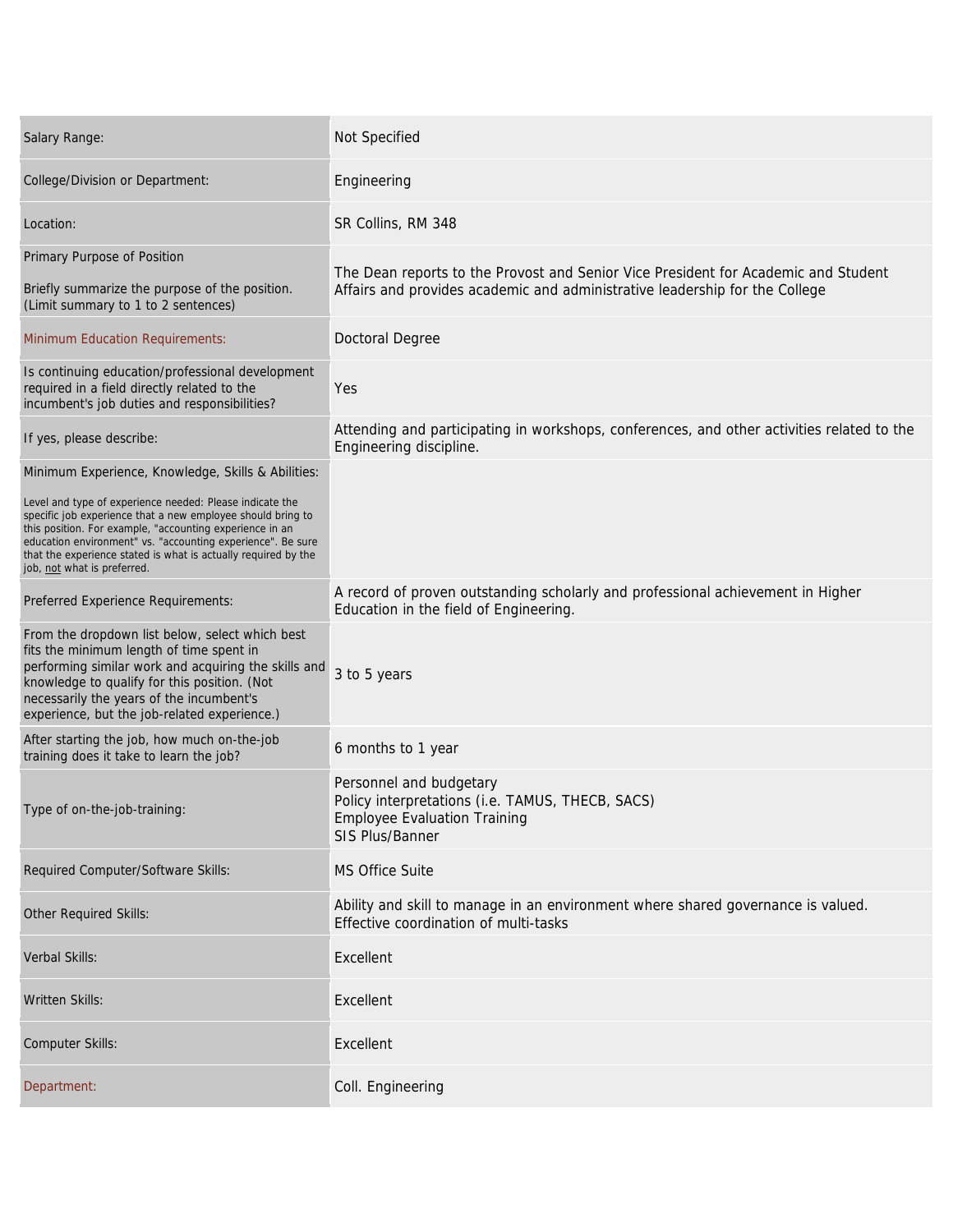| Creator:                                                                                                                                    | Brenda D. Anderson                                                 |
|---------------------------------------------------------------------------------------------------------------------------------------------|--------------------------------------------------------------------|
| Creator's Phone/Extension:                                                                                                                  | 936-261-2175                                                       |
| Creator's PVAMU Email:                                                                                                                      | bdanderson@pvamu.edu                                               |
| Supervisor's Name:                                                                                                                          | E. Joahanne Thomas-Smith                                           |
| Supervisor's Title:                                                                                                                         | Provost and Senior Vice President for Academic and Student Affairs |
| Supervisor's Phone/Extension:                                                                                                               | 936-261-2175                                                       |
| Supervisor's PVAMU Email:                                                                                                                   | ejthomas-smith@pvamu.edu                                           |
| Departmental users with permission to access<br>position information (include all departmental HMs<br>and contacts accessing this position) | Anderson, Brenda<br>Anderson, Ella                                 |
| Request number:<br>(Will be assigned upon first saving position)                                                                            | 001282                                                             |

| Leadership - Creation of vision and engendering of trust of subordinates, peers, and supervisors; application of procedures for<br>receipt and use of faculty, staff, and student input; and generation of avenues for faculty and staff to upgrade expertise in area of<br>25<br>assignment, in use of technology, and in interpretation of laws, rules, and regulations that impact performance of duties;                                                             |           |
|--------------------------------------------------------------------------------------------------------------------------------------------------------------------------------------------------------------------------------------------------------------------------------------------------------------------------------------------------------------------------------------------------------------------------------------------------------------------------|-----------|
| acquisition of funding from agencies, organizations and individuals.                                                                                                                                                                                                                                                                                                                                                                                                     | Essential |
| Accountability/Enterprise Risk Management - Provision of accurate, timely responses to requested information and on-going<br>implementation of strategies to eliminate audit deficiencies and prevent non-compliance with rules and regulations including those<br><b>20</b><br>related to educating student athletes as set forth in NCAA quidelines.                                                                                                                   | Essential |
| Program Currency and Assessment - Provision for structured, faculty led curriculum reviews and updates that reflect standards in<br>the discipline as well as significant changes in the discipline; and Implementation of an assessment plan and production of an<br><b>20</b><br>annual report on both internal student learning outcomes and program outcomes.                                                                                                        | Essential |
| Budgeting and Other Resource Management - Effective utilization of fiscal resources; effective control and accountability for<br>physical property associated with accounts to assigned to the position; annual prioritization of expenditures in a manner that<br>20<br>supports the school/college mission; establishment of measurable goals and objectives aligned with University, System, and State<br>goals for participation, success, excellence, and research. | Essential |
| Recruitment and Retention - Completion of recruitment and marketing plan that shows evidence of faculty staff<br>involvement, measurable annual goals for new students and for retention of students; promotion and projection of first class image<br>15<br>of college/school (e.g. presentations,<br>actions, pronouncements).                                                                                                                                         | Essential |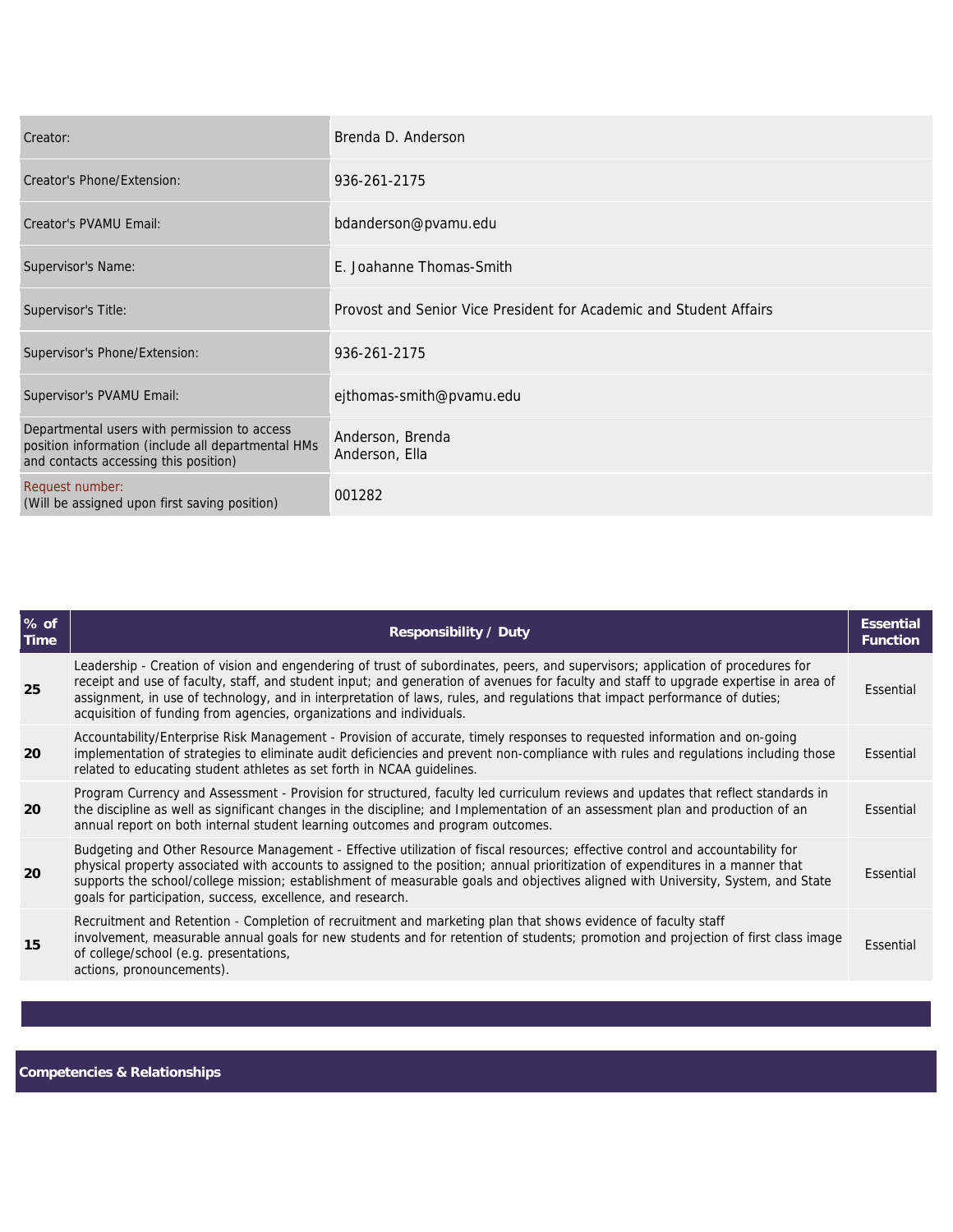| Independent Judgment/Problem Solving:                                                                                                                             | Develops strategic direction, goals, plans and policies for an area of responsibility. Sets<br>broad objectives and is accountable for overall results in respective area of responsibility.<br>Authority to make independent decisions on matters of significance. Requires high degree<br>of independent judgment and problem solving of complex problems.                                                                                              |
|-------------------------------------------------------------------------------------------------------------------------------------------------------------------|-----------------------------------------------------------------------------------------------------------------------------------------------------------------------------------------------------------------------------------------------------------------------------------------------------------------------------------------------------------------------------------------------------------------------------------------------------------|
| Impact of Decisions: Inside Department:                                                                                                                           | Major                                                                                                                                                                                                                                                                                                                                                                                                                                                     |
| For this position, briefly describe examples of<br>typical and key decisions that have impact within<br>the department:                                           | Management and control of fiscal decisions for the unit.<br>Faculty development planning and appointment.<br>Monitoring of faculty advisement processes, workloads, and required office hours to<br>adhere to compliance policies                                                                                                                                                                                                                         |
| Impact of Decisions: Outside Department:                                                                                                                          | Major                                                                                                                                                                                                                                                                                                                                                                                                                                                     |
| For this position, briefly describe examples of<br>typical and key decisions that have impact outside<br>the department:                                          | Promoting and managing distance education programs<br>Implementing program assessment<br>Monitoring administrative changes and small classes<br>Providing guidance to department heads                                                                                                                                                                                                                                                                    |
| <b>Impact of Decisions: Outside University</b>                                                                                                                    | Major                                                                                                                                                                                                                                                                                                                                                                                                                                                     |
| For this position, briefly describe examples of your<br>typical and key decisions that have impact outside<br>the University:                                     | Promoting and initiating opportunities for faculty and student collaborative research and<br>teaching with other institutions.<br>Implementing procedures to assure performance measures are met as it relates to ABET<br>accreditation.<br>Preparing substantive and non-substantive requests that are submitted to the TAMUS<br>Board of Regents, The Texas Higher Education Coordinating Board and the Southern<br>Association of Colleges and Schools |
| Leadership/Supervisory Responsibilities: what is the<br>nature and degree of the direct supervisory<br>responsibility in this position based on actual<br>duties? | Director of more than one department                                                                                                                                                                                                                                                                                                                                                                                                                      |
| <b>Click Here</b> for definitions.                                                                                                                                |                                                                                                                                                                                                                                                                                                                                                                                                                                                           |
| List number of students that directly report to this<br>position:                                                                                                 | $\mathbf 0$                                                                                                                                                                                                                                                                                                                                                                                                                                               |
| List number of employees that directly report to<br>this position:                                                                                                | 17                                                                                                                                                                                                                                                                                                                                                                                                                                                        |
| List number of students that indirectly report to this<br>position:                                                                                               |                                                                                                                                                                                                                                                                                                                                                                                                                                                           |
| List number of employees that indirectly report to<br>this position:                                                                                              | 8                                                                                                                                                                                                                                                                                                                                                                                                                                                         |
| If this position supervises others, check the<br>activities listed that are a part of this position's<br>supervisory responsibilities:                            | Administers disciplinary action<br>Approves candidates for hire<br>Approves salary actions<br>Approves termination of employees<br>Assigns tasks or responsibilities to others<br>Conducts performance appraisals<br>Conducts training of others<br>Monitors work performance<br>Recommends candidates for hire<br>Recommends salary actions<br>Recommends termination of employees<br>Recruits, screens, and interviews candidates                       |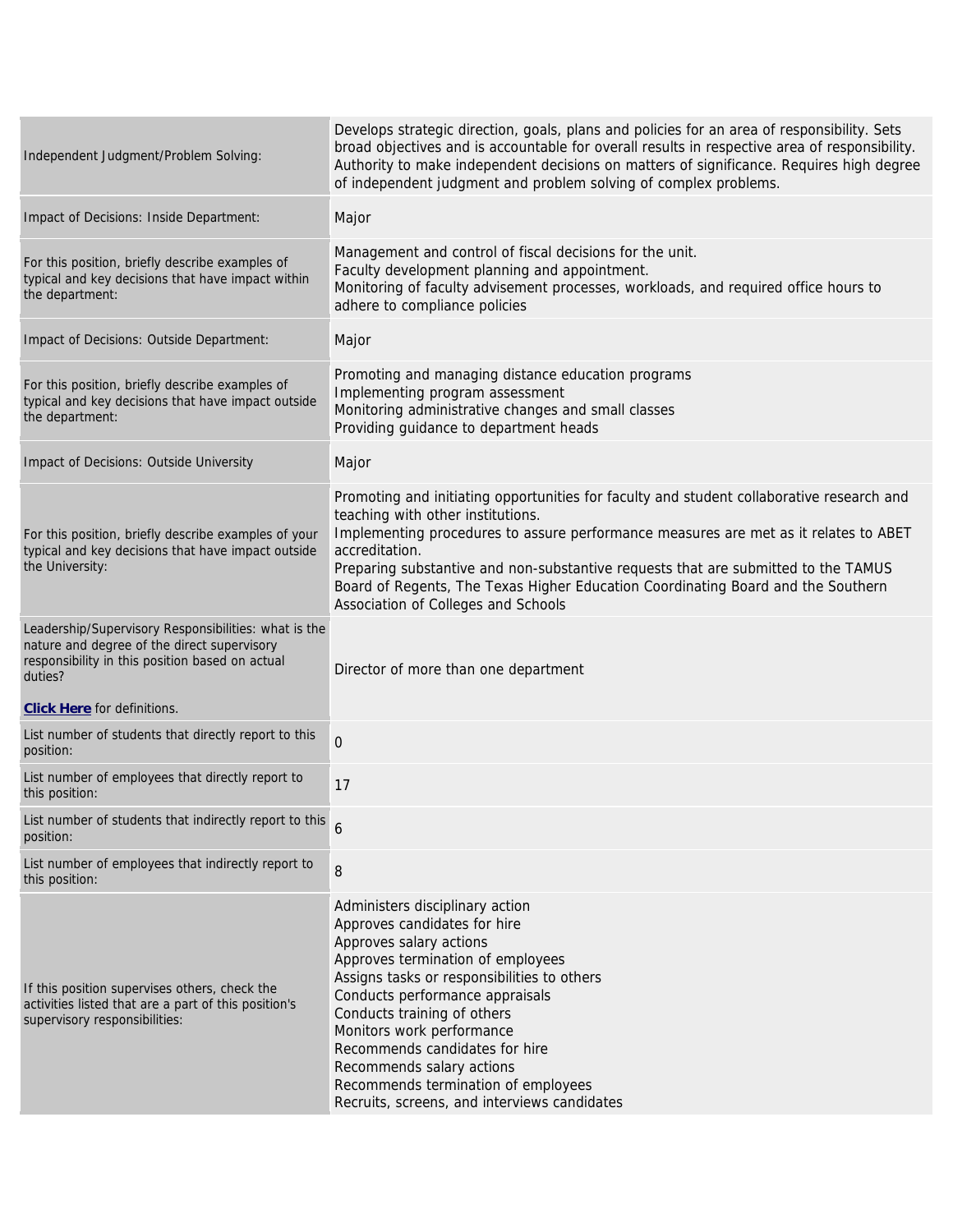| Personal/Organizational Contacts:                                                                                                                                                                                                                                                                                                                                                     | High-level contact with others in key positions. Contact usually involves several areas<br>within the University and/or with community, government, business leaders, media and<br>dignitaries. Typically handles highly sensitive and/or confidential information.                                                                                                                                          |
|---------------------------------------------------------------------------------------------------------------------------------------------------------------------------------------------------------------------------------------------------------------------------------------------------------------------------------------------------------------------------------------|--------------------------------------------------------------------------------------------------------------------------------------------------------------------------------------------------------------------------------------------------------------------------------------------------------------------------------------------------------------------------------------------------------------|
| If contact with others is a routine function of this<br>position, list and explain the contacts for this<br>position both inside and outside PVAMU. Do not list<br>contacts with supervisors, co-workers, and<br>subordinates within the department.<br>List persons or organizations, purpose, frequency of contacts,<br>and whether the contacts are internal or external to PVAMU. | <b>Students and Parents</b><br>President, Provost and University Vice Presidents<br><b>TAMUS Administrators</b><br>Executive Officers and Members of professional organizations at local, state, regional, and<br>national levels.                                                                                                                                                                           |
| <b>Customer Service Relationships:</b>                                                                                                                                                                                                                                                                                                                                                | Anticipates customer needs and regularly motivates or influences others to deliver<br>customer service excellence. May troubleshoot and resolve highly sensitive/confidential<br>issues. Identifies barriers to effective customer service and sets customer service<br>standards. Establishes customer feedback system and holds self accountable for customer<br>service excellence within the department. |
| <b>Work Complexity:</b>                                                                                                                                                                                                                                                                                                                                                               | Tasks and responsibilities require integration of diverse functional areas and involve<br>variables that are more abstract. Work is substantially complex and varied, and requires<br>the interpretation of technical and detailed guidelines, policies and procedures in<br>combination.                                                                                                                    |
| For this position, describe the nature and variety of<br>the most complex, yet typical, work process or<br>responsibility:                                                                                                                                                                                                                                                            | Monitoring and recommending tenure and promotion of faculty and staff.<br>Seeking funding opportunities and initiatives from private and public sectors.                                                                                                                                                                                                                                                     |
| Does this position have responsibility for budget,<br>revenues, and/or expenditures?                                                                                                                                                                                                                                                                                                  | Yes                                                                                                                                                                                                                                                                                                                                                                                                          |
| If yes, briefly describe the size of the budget,<br>extent of the signature authority (amount approved<br>in each account and number of accounts), and any<br>involvement in the budget process.                                                                                                                                                                                      | Signature authority for unit and involved in the annual review of the College of<br>Engineering budget. Budget Size: 1,039,372. Accounts under direct responsibility: 112020-<br>\$29,817; 112200-\$437,633; 170008-\$320,000; 212200-\$20,202; 223200-\$30,000;<br>224536-000-\$194,120; 222181-\$7,600                                                                                                     |
| SECURITY SENSITIVE POSITION<br><b>DETERMINATION</b>                                                                                                                                                                                                                                                                                                                                   |                                                                                                                                                                                                                                                                                                                                                                                                              |

**All university positions are classified as security sensitive and are subject to background checks.**

**FLSA** 

## **FAIR LABOR STANDARDS ACT EXEMPTION**

For this position, does the employee regularly receive a predetermined amount constituting all or part of the employee's salary, which is not subject to reduction because of variations in the quality or quantity of work performed? No

Is the employee paid at least \$23,660 annually (\$455 weekly)? Yes

**If you answered Yes to both questions above, please (1) check the appropriate category on the right, AND (2) check all boxes applicable for the selected category below.**

Executive (examples: chief executive officer, controller, vice president, director)

Executive: Customarily and regularly directs the work of two or more full-time employees or their equivalents (for example, one full-time employee and two half-time employees).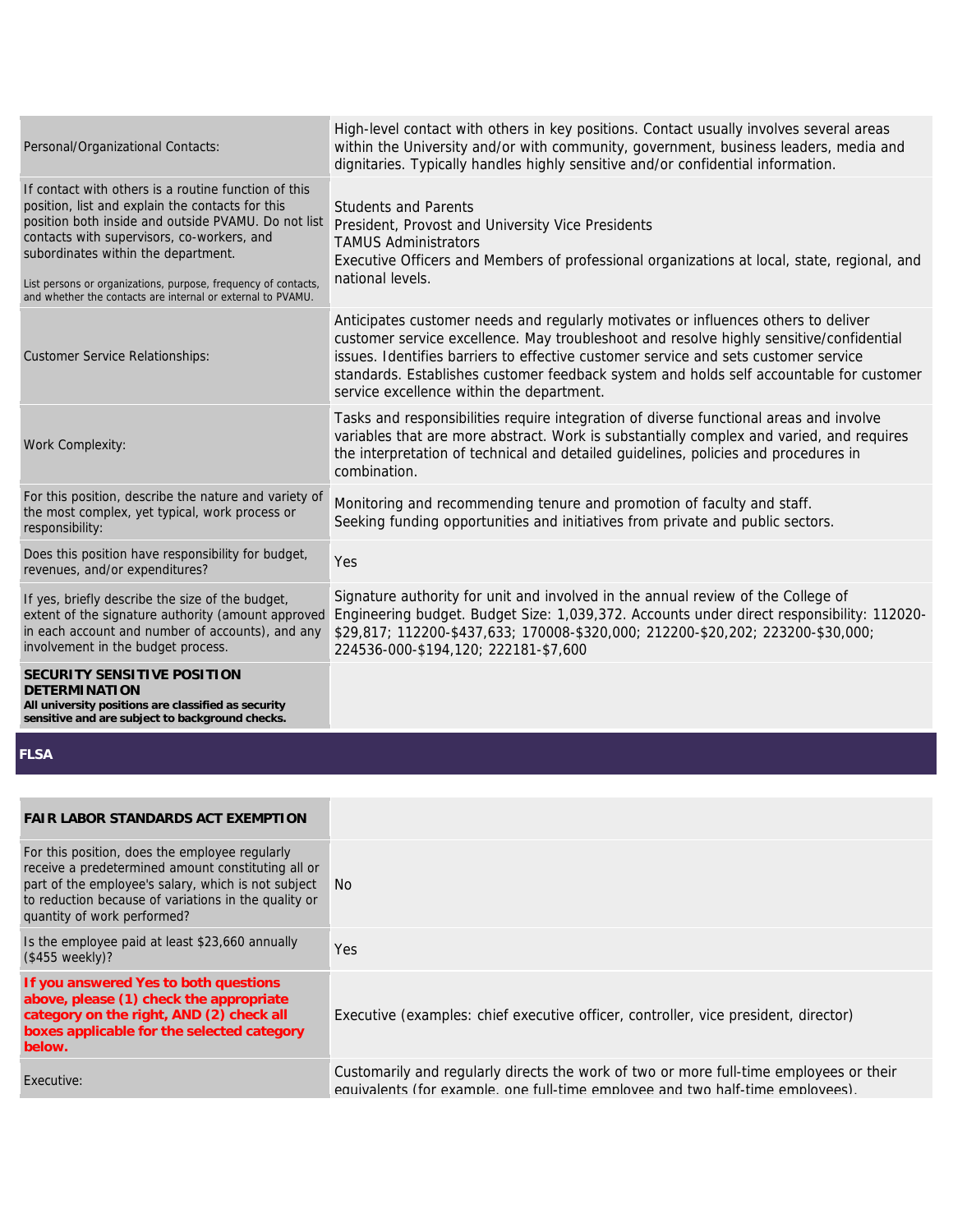|                                                                                                                                                                                                                                                                                                                                                                                                                                                | or subdivision of the enterprise.                                                                                                                                                                                                     |
|------------------------------------------------------------------------------------------------------------------------------------------------------------------------------------------------------------------------------------------------------------------------------------------------------------------------------------------------------------------------------------------------------------------------------------------------|---------------------------------------------------------------------------------------------------------------------------------------------------------------------------------------------------------------------------------------|
| Administrative:                                                                                                                                                                                                                                                                                                                                                                                                                                |                                                                                                                                                                                                                                       |
| Professional:                                                                                                                                                                                                                                                                                                                                                                                                                                  |                                                                                                                                                                                                                                       |
| Computer-Related:                                                                                                                                                                                                                                                                                                                                                                                                                              |                                                                                                                                                                                                                                       |
| <b>Outside Sales</b>                                                                                                                                                                                                                                                                                                                                                                                                                           |                                                                                                                                                                                                                                       |
| The salary basis and salary requirements do not apply for this<br>category. That is, this category does not have the salary basis<br>requirement to regularly receive a predetermined amount<br>constituting all or part of the employee's salary, which is not<br>subject to reduction because of variations in the quality or<br>quantity of work performed, and this category does not have<br>to be paid \$23,660 annually (\$455 weekly). |                                                                                                                                                                                                                                       |
| <b>Highly Compensated Employees</b>                                                                                                                                                                                                                                                                                                                                                                                                            | Customarily and regularly performs at least one of the exempt duties or responsibilities of<br>the Executive, Professional or Administrative category.                                                                                |
|                                                                                                                                                                                                                                                                                                                                                                                                                                                |                                                                                                                                                                                                                                       |
| <b>Working/Env Conditions</b>                                                                                                                                                                                                                                                                                                                                                                                                                  |                                                                                                                                                                                                                                       |
|                                                                                                                                                                                                                                                                                                                                                                                                                                                |                                                                                                                                                                                                                                       |
| <b>Working Conditions:</b>                                                                                                                                                                                                                                                                                                                                                                                                                     | Work is normally performed in a typical interior work environment which does not subject<br>the employee to any hazardous or unpleasant elements.                                                                                     |
| Briefly describe examples of the typical work<br>environment:                                                                                                                                                                                                                                                                                                                                                                                  | Work is performed in a professional office environment.                                                                                                                                                                               |
| <b>Typical Physical Demand:</b>                                                                                                                                                                                                                                                                                                                                                                                                                | Position requires light physical activity.                                                                                                                                                                                            |
| Describe the normal physically demanding activities<br>of the position and the approximate amount of<br>time spent during a working day performing these<br>activities:                                                                                                                                                                                                                                                                        | Work is generally performed in individual offices. Student and faculty visits vary from light<br>to heavy depending on time of semester(Fall, Spring, Summer Registration). Standing<br>activities due to presentations and meetings. |
| Describe the regular/normal work hours and days<br>assigned (i.e., hours, days, shift, rotating shift,<br>$etc.$ ):                                                                                                                                                                                                                                                                                                                            | 8:00 a.m. to 5:00 p.m.                                                                                                                                                                                                                |
| Describe any work schedule that the position<br>requires for work outside of regular hours whether<br>compensated for or not (i.e., night attendance at<br>meetings, etc.). Include the frequency and total<br>hours required. (All positions may require<br>some evening and weekend hours.)                                                                                                                                                  | Meetings attended after hours on and off campus. Participate in student activities after<br>regular work hours.<br>General University and college events.                                                                             |
| Do the duties described in this questionnaire<br>generally require travel outside the area?                                                                                                                                                                                                                                                                                                                                                    | Yes                                                                                                                                                                                                                                   |
| If yes, please explain the purpose and the<br>frequency of the travel:                                                                                                                                                                                                                                                                                                                                                                         | Travel to in/out of state meetings, conferences, etc.                                                                                                                                                                                 |
| List the equipment typically required to operate<br>and carry out the day-to-day duties of this position.<br>Please indicate the amount of time snent during a                                                                                                                                                                                                                                                                                 | Computer, Xerox, Ciscio IP Phone                                                                                                                                                                                                      |
|                                                                                                                                                                                                                                                                                                                                                                                                                                                |                                                                                                                                                                                                                                       |

status of other employees.

Has the authority to hire or fire other employees OR makes recommendations that carry particular weight as to the hiring, firing, advancement, promotion or any other change in

Primary duty consists of managing the enterprise or a customarily recognized department